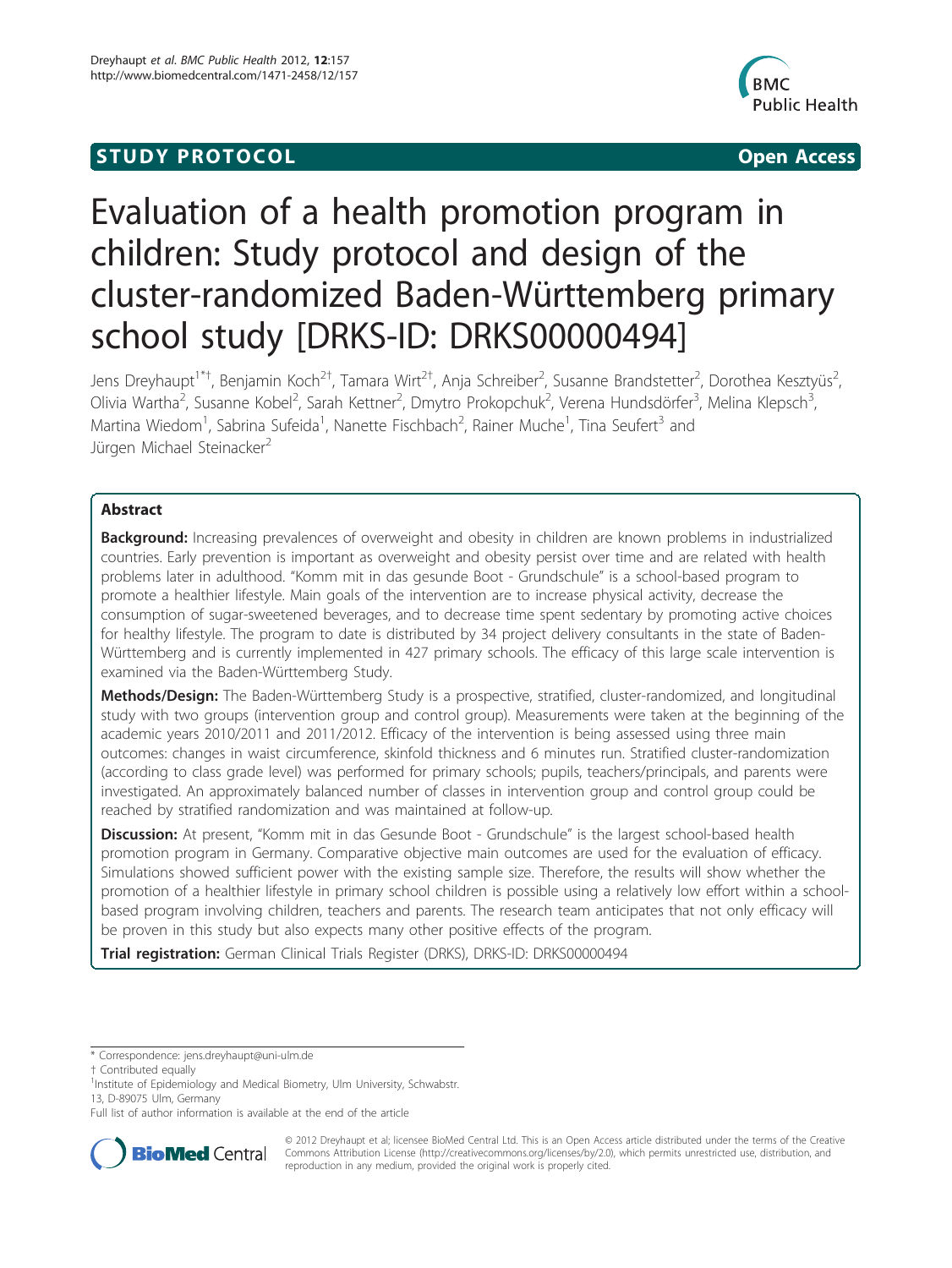# Background

Overweight and obesity in childhood are common problems in most industrialized countries for a long time [[1\]](#page-10-0). Data from Germany show an overweight prevalence of 15.4% in children aged 7-10 years, and of 18.6% in children aged 11-14 years [[2\]](#page-10-0). At present, this prevalence remains constant in some parts of Germany [[3\]](#page-10-0) as well as in other countries (e.g. Greece [\[4](#page-10-0)], Sweden [[5\]](#page-10-0)). The relatively short observation periods, however, may not allow ensuring consistency of this trend.

There are various reasons for the rising prevalence of overweight and obesity in children. Besides genetic predisposition [[6](#page-10-0)], lifestyle and behavioral factors need to be considered: little physical activity [\[7,8\]](#page-10-0), unfavorable nutrition (first of all high caloric food [[9-11](#page-10-0)]), sedentary activities in leisure time, e.g. TV/video watching or using PC/play-stations [[12](#page-10-0)]. Furthermore, the cultural and socio-economic background may play a role in the development of overweight and obesity in children as children with migration background and children who grow up in economically or socially disadvantaged families are more often affected by overweight and obesity [[13-16](#page-10-0)].

Childhood overweight and obesity has been shown to affect physical health [[17,18\]](#page-10-0) as well as psychosocial aspects [\[19](#page-10-0)]. Efforts to treat them are troublesome and in the long run often ineffective [\[20](#page-10-0)].

Overweight and obesity persist over time within childhood [[21](#page-10-0),[22\]](#page-10-0) until adulthood [[23,24](#page-10-0)]. Besides a higher risk of cardiovascular, and metabolic diseases, overweight and obesity in children is related with further consequences [[22](#page-10-0)], e.g. reduced quality of life [[19\]](#page-10-0), poorer level of academic achievement [[25](#page-11-0)], decreased self esteem [\[26\]](#page-11-0). Thus, prevention of overweight and obesity in children are an important public health issue in most industrialized countries.

Thus, randomized-controlled trials of overweight prevention programs with sufficient statistical power and suitable outcome measures are still needed [[27,28\]](#page-11-0). Possible reasons for missing evidence of efficacy may be inappropriate methods, too short intervention periods, methodological problems (e.g. lack of randomized controlled study design), unsuitable outcome variables [\[29](#page-11-0)].

The implementation of childhood prevention programs in schools is promising [\[30](#page-11-0)-[33\]](#page-11-0). Possible barriers are low, so that all children can be reached easily. Children spend the main part of their day in schools, and teachers are the personnel qualified in dealing with children as well as considering their age-appropriate needs and competencies. Although from a public health perspective the role of schools for health promotion is very important, high demand in time and resources may impede long term implementation of intervention programs. Furthermore, despite the central role of schools, the familial and socio-economic background of children should not be neglected: there are indications that prevention programs which involve parents are more effective than other programs [\[34\]](#page-11-0).

The program "Komm mit in das gesunde Boot - Grundschule" (Join the Healthy Boat - Primary School) funded by the Baden-Württemberg Stiftung (Baden-Württemberg foundation) is based on promising experiences of the precursor project "URMEL-ICE" ("Ulm Research on Metabolism, Exercise, and Lifestyle Intervention in Children" [[15,](#page-10-0)[35\]](#page-11-0)). URMEL-ICE was a randomized controlled study to investigate the efficacy of an overweight prevention program in children. It was a school-based project implemented in 64 classes  $(2^{nd}$ grade) in 32 schools in Ulm and adjacent regions in Germany. URMEL-ICE was a one year intervention with focus on health-promoting behavior change towards an increase in physical activity, a decrease in the consumption of sugar-sweetened beverages, and a decrease in time spent with screen media [[16](#page-10-0)]. As main result of URMEL-ICE, positive effects in the intervention group compared to the control group were observed: statistically significant improvements in children's aerobic endurance [Brandstetter S, Koch B, Berg S, Fritz M, Galm C, Klenk J, Peter R, Prokopchuk D, Steiner R, Wartha O, Wabitsch M, Steinacker JM: A randomized controlled trial on school-based overweight prevention effects on aerobic endurance, but not on motor skill, Submitted] and tendencies for lower increases in measures of body fat (waist circumference and subscapular skinfold thickness) [\[16](#page-10-0)].

The program "Komm mit in das gesunde Boot - Grundschule" includes in addition to the project URMEL-ICE all four levels of primary school and is now distributed on large scale to school teachers in the whole state of Baden-Württemberg by special educated project delivery consultants. The main goal of the present study is the evaluation of the program's intervention in a routine application in large scale. In the following, the program and the Baden-Württemberg Study are characterized in more detail.

#### Methods/Design

#### Program overview

The program "Komm mit in das gesunde Boot - Grundschule" is a health promotion program for primary school children in Baden-Württemberg, South West Germany, which started in 2009. It is developed, implemented and evaluated by a research team at Ulm University together with a team of experienced teachers. The program supplements the curriculum for primary schools focusing on subjects covering "humans",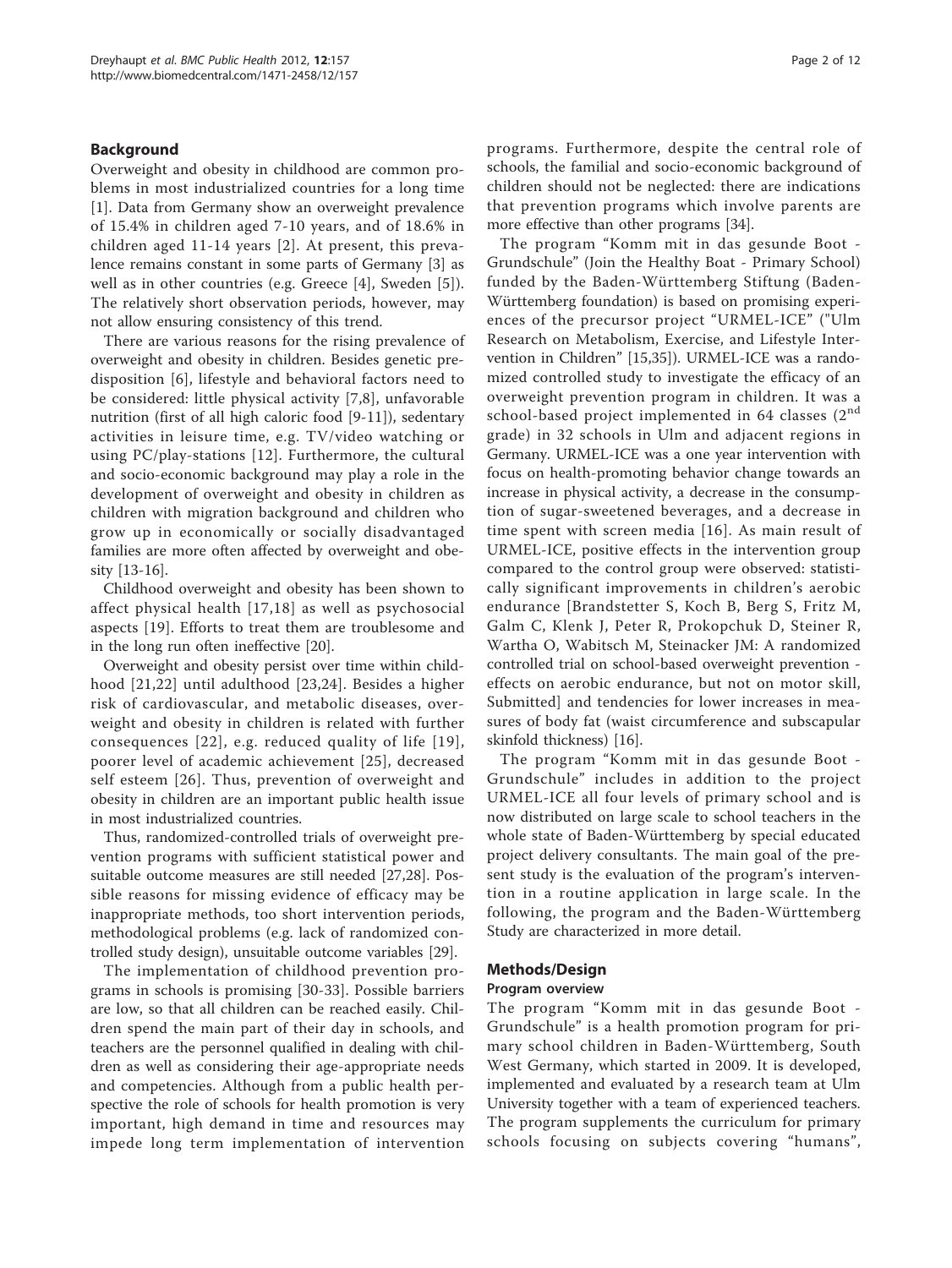"nature" and "culture". It is a school-based program to promote healthy lifestyle choices in children, to increase physical, mental, and emotional abilities and, consecutively, to attenuate the increase in body fat and thus to prevent overweight and obesity.

The contents of the program are fully integrated in the school environment: the intervention of the program is implemented in school lessons and during recess (For details see section "Intervention"). A system of particular interested teachers (project delivery consultants) was established to spread the program throughout the state of Baden-Württemberg: it is a federal state of Germany which is situated in South West Germany and has an area of about  $35.751 \text{ km}^2$  with a population of 10.750.000. All project delivery consultants were trained intensively and thoroughly in the program's concept and materials. Based on these central training sessions, these teachers are able to hold local training courses in their region for further primary school teachers. 30 and 34 primary school teachers were trained and certified as project delivery consultants in 2009/2010 and 2010/ 2011, respectively. These project delivery consultants recruited and trained 453 and 437 primary school teachers in 2009/2010 and 2010/2011 respectively. The project delivery consultants are reimbursed for her/his work; school teachers receive travel subsidies for training lessons and perform the program as part of their routine work.

The advantage of the system is that teachers are trained by a colleague or other teacher and not by an external expert. This enhances acceptance of the program and facilitates translation into the school environment and enables a higher sustainability [[36\]](#page-11-0). Furthermore, such systems provide local training courses which support participation of the primary school teachers because of short distances. Dissemination is facilitated in a whole state approach with limited resources because the scale-cost effects are much lower than in expert intervention programs [[37\]](#page-11-0).

The quality of the program is permanently assessed by process evaluation. Additionally, an investigation of effects of the intervention is being performed in the Baden-Württemberg Study. The study protocol was developed in 2009 and approved by the ethics committee of Ulm University in June 2009 (Application No. 126/10). The study started in 2010 with baseline measurements. Follow-up measurements were carried out in 2011. Furthermore, approval of the Baden-Württemberg Study was obtained from the Ministry of Culture and Education of the state of Baden-Württemberg. The teachers and principals of the participating schools as well as the children's parents gave written informed consent to participate. The Baden-Württemberg Study is registered at the German Clinical Trials Register (DRKS), Freiburg University, Germany, under the DRKS-ID: DRKS00000494.

#### Aims of the Baden-Württemberg Study

Three parameters are specified as main efficacy outcomes in the study protocol: change in waist circumference, change in subscapular skinfold thickness and change in endurance performance during a 6-min run; changes are measured as difference between follow-up measurement and baseline measurement. These parameters were chosen because of their reasonably objective measurement and the results of the URMEL-ICE study [[16\]](#page-10-0). Changes in a number of parameters concerning the following topics are regarded as further outcomes as well as influencing factors:

- Children's physical, mental, and emotional "fitness"
- Health related quality of life in children
- Behavior and behavior-related cognition in children and parents
- Children's physical activity behavior
- Socio-demographic parameters of children and parents
- Familial and social anamnesis of children and parents
- Education
- School Environment
- Health-economic aspects

The parameters for the further outcomes were chosen because of its importance for the children's health. Details of the parameters are described in the section "Assessments of the Baden-Württemberg Study".

#### Study design

Figure [1](#page-3-0) shows an overview and the time course of the Baden-Württemberg Study.

The Baden-Württemberg Study is a prospective, stratified, cluster-randomized, and longitudinal study consisting of an intervention group and a control group. The waiting control group design was realized in this study: in the academic year 2010/2011, the program's intervention was carried out in the intervention group whereas the control group followed the regular curriculum (without intervention). In the academic year 2011/2012, the control group started with the intervention, i.e. after one year time of waiting. Cluster-randomization was performed for participating primary schools in Baden-Württemberg. Blinding is not feasible in such a school based study. Measurements were performed at three different levels, namely level 1 "pupil", level 2 "parents", and level 3 "teacher and principal", see section "Data Collection". Participating children are  $1<sup>st</sup>$  grade and  $2<sup>nd</sup>$ grade pupils.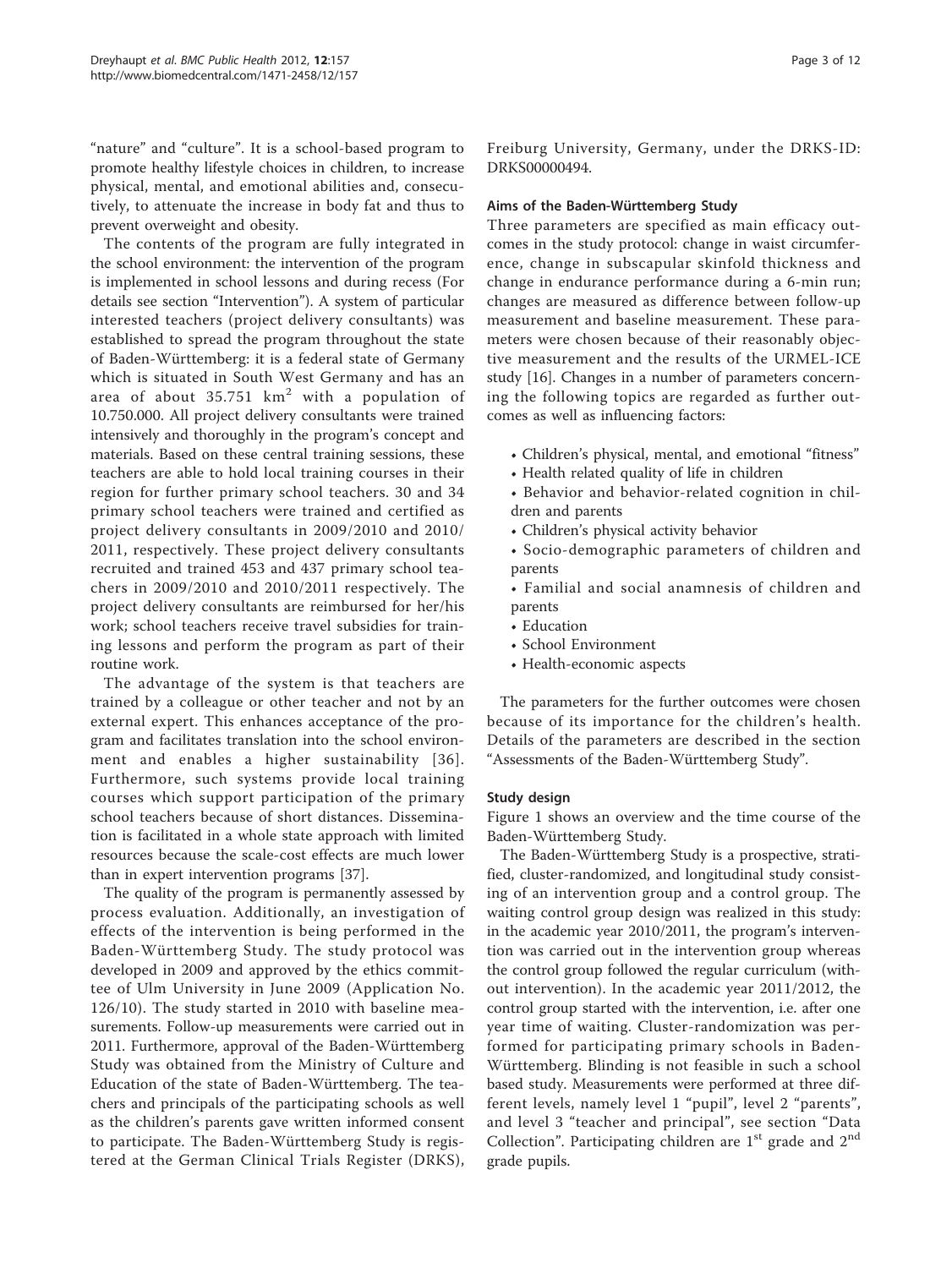<span id="page-3-0"></span>

Measurements were taken at two points:

• First point: Baseline measurements were taken at the start of the academic year 2010/2011 in the period from mid September 2010 to mid November 2010 (i.e. from the end of summer vacation until the fall vacation in Baden-Württemberg in 2010)

• Second point: Follow-up measurements were taken at the start of the academic year 2011/2012 in the period from mid September 2011 to mid November 2011 (i.e. from the end of summer vacation until the fall vacation in Baden-Württemberg in 2011)

Pupils at randomized primary schools whose parents gave written consent for participation in the study were measured at the two points mentioned above.

Additionally, in November 2010 (baseline measurement) and November 2011 (follow-up measurement) a parental questionnaire was issued and returned within six weeks. Teachers and principals were also asked about characteristics of the school environment during follow-up.

A continuation of the Baden-Württemberg Study is planned as an observational study: pupils taking part in the study will be observed until they finish primary school.

# Actual status of study

At present (winter 2011), all follow-up measurements have been completed. In the next months, data management (scanning of case report form pages and verification of scanned data) and data checks will be performed before starting the statistical analyzes.

#### Intervention

The intervention was developed by a team of scientists in collaboration with experienced primary school teachers and is developed for all levels of primary school (i. e.  $1<sup>st</sup>$  grade until  $4<sup>th</sup>$  grade). It combines elements from behavioral prevention and situational prevention. The three main goals of the intervention are to increase physical activity, to decrease the consumption of sugarsweetened beverages, and to decrease time spent with screen media. The intervention follows a saluto-genetic, competence, and action oriented approach and is informed by Social Cognitive Theory [[38\]](#page-11-0). The program's intervention is based on one academic year as part of lesson plans and recess. No additional physical education lessons are necessary to carry out the intervention but physical activity is integrated in the whole school day and in the school environment.

The intervention is implemented by the class teacher. For a progressive consolidation of the intervention's main goals from the  $1^{st}$  grade until  $4^{th}$  grade, a spiral curriculum is promoted: main topics are recessed from grade to grade. The intervention's rationale and contents are included in folders which contain the manual and materials for the intervention  $(1<sup>st</sup>$  and  $2<sup>nd</sup>$  grade [[39](#page-11-0)],  $3<sup>rd</sup>$ and  $4<sup>th</sup>$  grade [[40\]](#page-11-0)). Each class teacher belonging to the intervention group has taken part in a three-part local training course. The intervention itself includes 20 units per school year regarding the topics "beverages",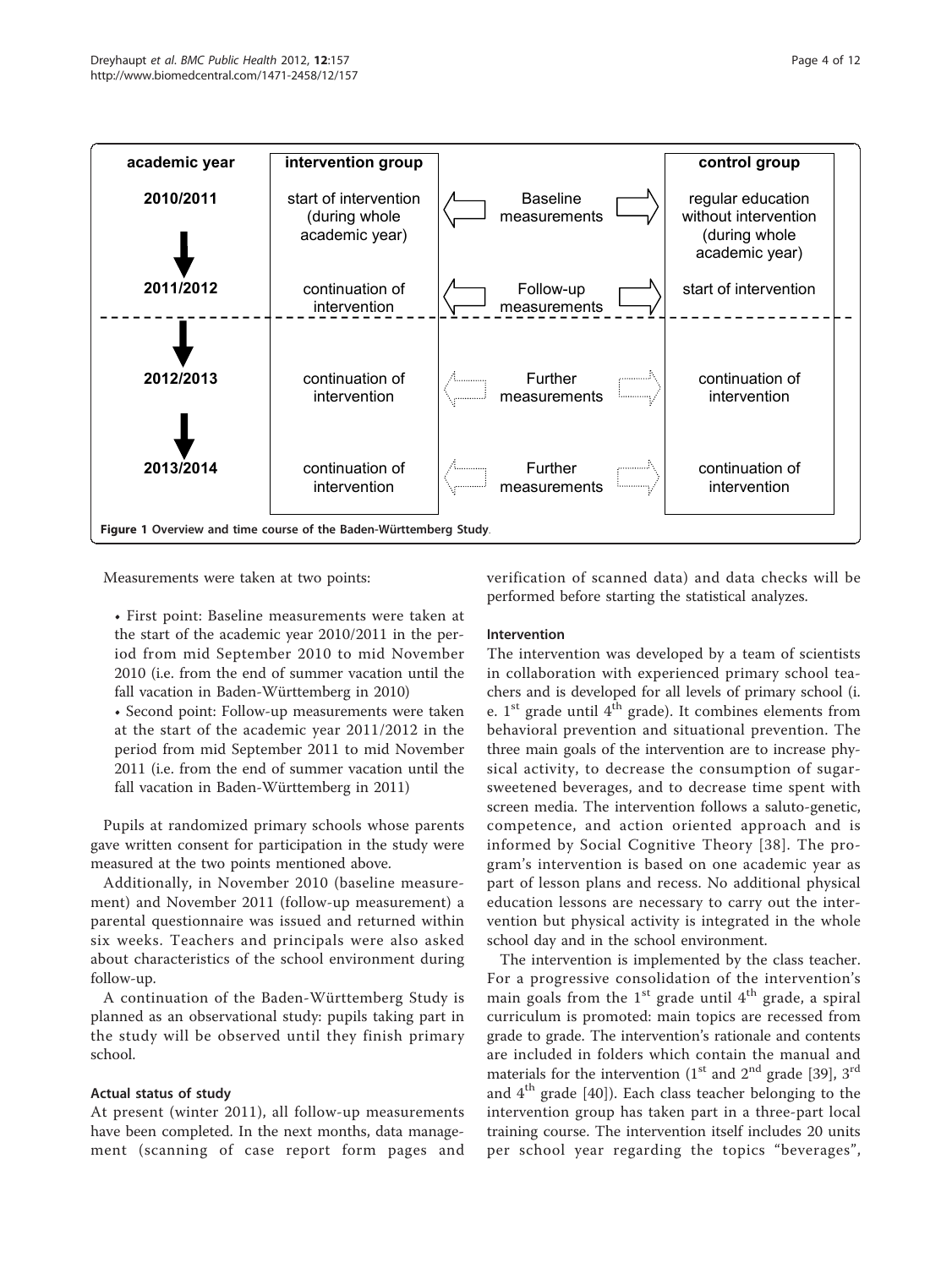"physical activities", and "recreational activities". These units are spread over the whole academic year. Furthermore, the intervention consists of two physical activity exercises which are performed every school day ("active breaks", each exercise takes between 5 and 7 minutes). Additionally, "family homework" exercises are given which are small tasks relating to the lesson's topics to involve the parents. Further, samples for parents' evenings and templates for letters to parents in three languages, i.e. German, Turkish and Russian, are included in the folder.

In the academic year 2010/2011, there was no intervention in the control group: although interested, the class teachers belonging to the control group received no local training and no materials for the intervention: they were registered for the participation in the academic year 2011/2012. In the academic year 2011/2012, these class teachers started with the three-part local training course (waiting control group design, see section "Study Design").

# Quality assurance and process evaluation

Process evaluation is ongoing to assess the quality of central training sessions for project delivery consultants and local training courses for school teachers. To further develop and improve the program, a process evaluation mainly using questionnaires, assessing implementation of and satisfaction with the given materials as well as structure and contents of the training courses is being carried out. Furthermore, information about work load when using the teaching materials and of the basic facilities of participating schools were gathered.

A scientific advisory board was established to support the research team and to help ensure the long-term quality of the program which meets regularly and reviews reports, study plans and results (see appendix).

# Data collection

The collection of data in the Baden-Württemberg Study is realized at three different levels:

• level 1 "pupil": measurement of anthropometric parameters, motor abilities, general well-being and body image was conducted in the total sample; computer-based test for attention and executive function as well as objective measurements of physical activity were performed in two subsamples because of organizational and technical reasons, see section "Study Sample".

• level 2 "parents": a self-constructed questionnaire for parents was used to measure parameters like socio-economic background, health behaviors and other related components.

• level 3 "teacher and principal": information about education and school environment was assessed.

# Assessments of the Baden-Württemberg Study

In the following section, details of all assessments used in the Baden-Württemberg Study are described. Measurements at level 1 "pupil" are characterized at first.

# Measurements at level 1 "pupil"

Measurements regarding the child's level are characterized in the following. All measurements were performed by four regional teams in fall 2010 and fall 2011 as described in section "Organization and Preparation of the Measurements". All measurements regarding the child's level were carried out in the classroom and gym of each primary school participating in the study.

# Anthropometric Parameters

Measurements of the anthropometric parameters were performed according to the guidelines of the International Society for the Advancement of Kinanthropometry (ISAK). All examinations were performed by trained examiners in small groups of children separated by sex. Measurement of body weight was performed using calibrated flat scales (model 826, Seca® Company, Germany). Mobile stadiometers (model 217, Seca<sup>®</sup> Company, Germany) were used to measure body height. Waist circumference was measured halfway between the lower costal border and the iliac crest using a metal tape measure (Lufkin® model W606PM, Lufkin Industries Inc., Texas, USA). Skinfold thickness was measured using calibrated Harpenden calipers (Baty International, Burgess Hill, UK) on the right hand side of the body. Triceps skinfold was measured halfway between the acromion border and the head of the radius on the back of the arm, subscapular skinfold was measured 2 cm down and out from the tip of the scapula.

# Motor abilities

The Dordel-Koch-Test (DKT) [[41,42\]](#page-11-0) was performed by skilled examiners. The DKT is a test battery to assess the child's motor abilities including lateral jumps, sit and reach, standing long jump, sit-up, one-leg stand, push-ups, and a 6-min run.

#### General well-being and body image

General well-being was evaluated using an adapted Smilie-test [[43\]](#page-11-0) and body image was evaluated using the Figure Rating Scale [[44\]](#page-11-0) during a 1:1 interview, performed by trained examiners.

#### Mental abilities

Assessment of mental abilities was done using a computer-based test battery for attention and executive function (KiTAP) [[45\]](#page-11-0). Three tasks from the KiTAP were used to assess the following mental abilities in the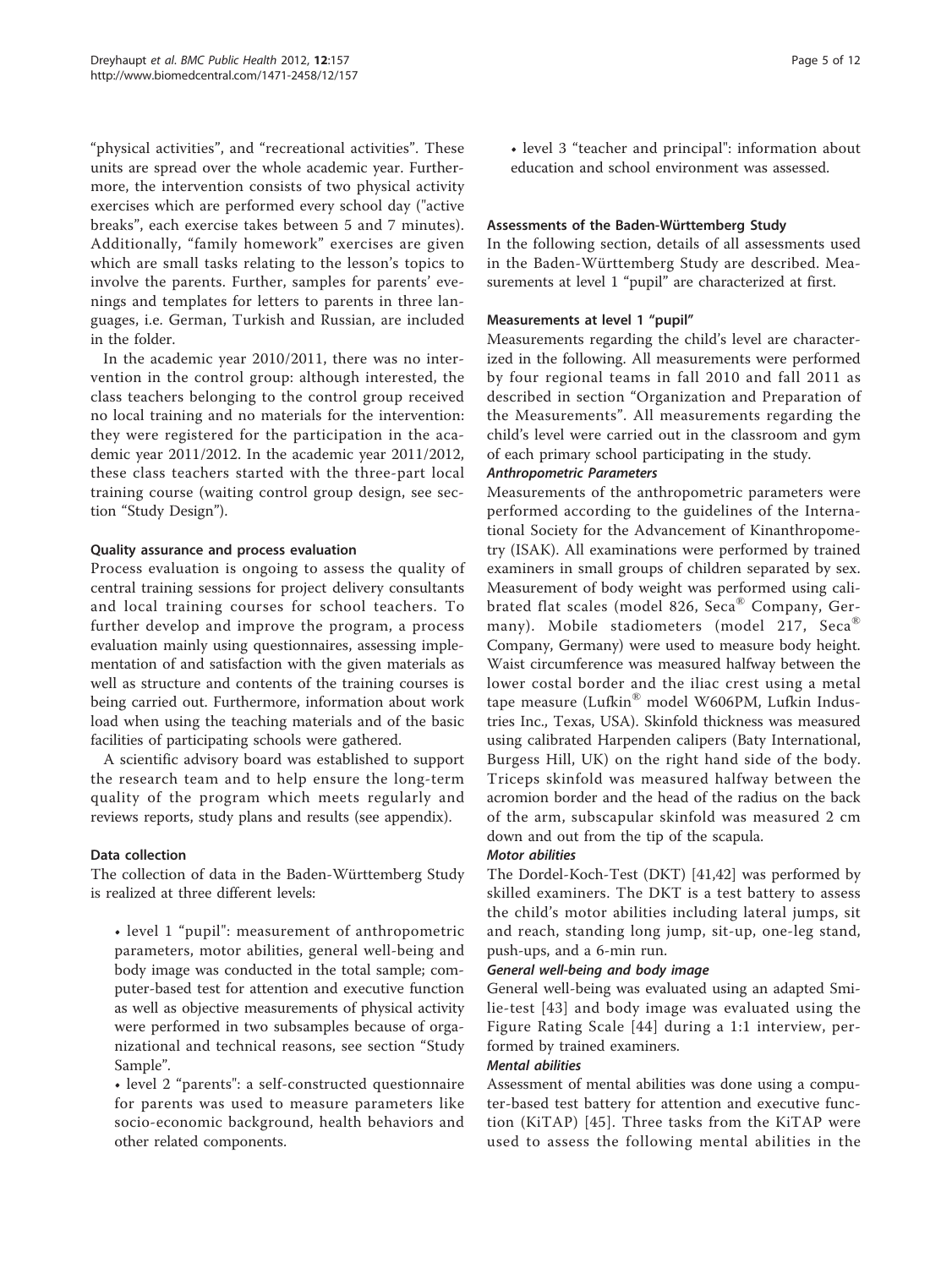Baden-Württemberg Study: inhibition control, sustained attention, and mental flexibility. Number of errors and response time were measured for each task. The tests were performed by trained examiners in small groups using laptops with equivalent screen sizes. Each examiner tested 1 or 2 children at a time. Mental abilities were investigated in a subsample of the Baden-Württemberg Study.

# Objective measurements of physical activity using accelerometry

Objective measurements of physical activity were performed using the Actiheart® activity sensor (CamNtech, Cambridge, UK; The Actiheart User Manual 4.0.35. <http://www.camntech.com/index.php>). Activity sensors were worn continuously over a period of at least four to six successive days (two weekend days and two to four weekdays were included). Heart rate (beats per minute) and bodily acceleration (counts per minute) were recorded at 15 second intervals. Objective measurements of physical activity were performed in a subsample of the Baden-Württemberg Study.

# Measurements at level 2 "parents"

In the following section, details of all measurements on the parental level are described. The variables were assessed using a parental questionnaire.

# Health-related quality of life

Health-related quality of life was assessed using two different instruments: the KINDL®-questionnaire (KINDL® Manual [[46](#page-11-0)]) and a visual analogue scale. Concerning the KINDL® the 24 item-version for external assessment (in German) was used. Health-related quality of life was also assessed using the visual analogue scale (VAS) of the EQ-5D-Y questionnaire [[47\]](#page-11-0). A proxy - version was used in the Baden-Württemberg Study: parents had to assess the child's health-related quality of life from their child's perspective.

# Emotional fitness

Emotional fitness was assessed using the Children's Behaviour Questionnaire (CBQ) [\[48\]](#page-11-0). In the long version the CBQ includes 195 items assessing 15 scales. The short version of the CBQ includes 94 items assessing the same scales. For the Baden-Württemberg Study a selection of 55 items from the short version assessing 9 scales was made: activity level, impulsivity, anger/frustration, fear, sadness, soothability, smiling and laughter, attentional focusing, inhibitory control.

# Socio-demographic variables

The following socio-demographic variables were asked in the parental questionnaire: the child's sex and date of birth, household income, size of flat, number of persons living in the household, number of working hours, employment status, educational level, and level of parents' professional training.

# Further variables

Further variables asked in the parental questionnaire are, for instance, the variables for the child's anamnesis, risk factors for development of childhood overweight, child's behavior regarding nutrition, physical activity, and electronic media usage, as well as parental behavior regarding nutrition, physical activity, and electronic media usage and parents' attitudes to health.

# Measurements at level 3 "teacher and principal"

In the following, details of all measurements regarding the level "teacher and principal" are described. These measurements were carried out at follow-up only.

Two different questionnaires for intervention group and control group were used: in both study groups, characteristics of each school were collected about the number of pupils and teachers, the number of pupils with migration background, the concept of the school (e.g. full-time school, school with mixed-grades), recess format, school building and school environment (e.g. safety of way to school, form of settlement).

# Organization and preparation of the measurements

Pre-tests were performed to practice the planned procedure of the assessments. At first, in spring 2010 pretests for the different measurements at the level "pupil" were performed in several primary schools and kindergartens (final year) to ensure the practicability and feasibility of the assessment tools in children just entered school. For training purposes further preliminary tests in primary schools were carried out by each regional team before starting baseline measurements in fall 2010 and before starting follow-up measurements in fall 2011. Further, three different versions of the parental questionnaire were tested in May 2010 and June 2010 at five primary schools. None of these mentioned schools were later involved in the study.

Data collection at the level of pupils was conducted from the end of the summer vacation until the beginning of the fall vacation in 2010 and in 2011, respectively. For practical reasons four regional teams were established for data collection. Each team consisted of about 10 persons (two scientists and about 8 trained student assistants). The scientists are members of the research group in Ulm, the student assistants were recruited in the respective region. The scientists were trained in measuring anthropometric parameters by external experts. In addition; they were trained in handling and using Actiheart® activity sensors. Student assistants were trained by the scientists in performing the DKT, interviews, computer-based test with children, and collecting anthropometric data with the exception of skinfolds. Skinfold thickness was only measured by scientists of the research group. Each team was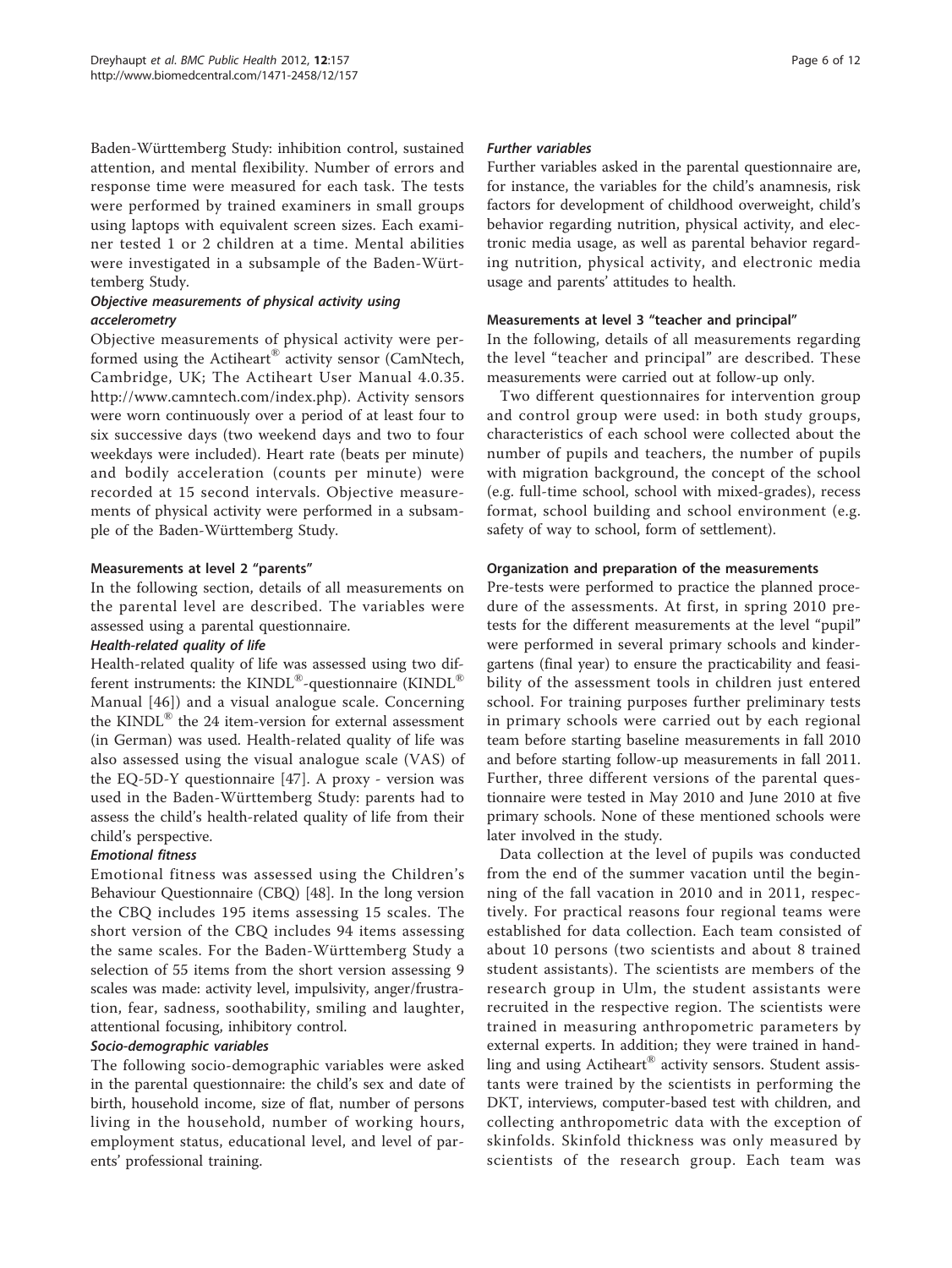measuring pupils of one or two classes per day; however, each school was measured separately.

The parental questionnaires were issued in November 2010 and November 2011, respectively, and returned within six weeks. Teachers and principals completed questionnaires at the second time in fall 2011.

#### Recruitment process and randomization process

Information about the program and Baden-Württemberg Study were issued during the academic year 2009/ 2010 using a number of ways, e.g. education and health authorities, and universities of education; electronic newsletter; television and radio; adverts in training catalogs for primary school teachers; participation at trade shows. The recruitment process was also promoted by ten informative events in different parts of Baden-Württemberg. Further, all primary schools of the state of Baden-Württemberg received written information about the program and the structure of the study, asking teachers to participate. Interested teachers contacted the program center. The participation in the program was voluntary, participating teachers had to agree with randomization. In total, written consent from 172 primary school teachers and principals at 94 schools was obtained (see Figure [2](#page-7-0)). Teachers who already took part in the program in the academic year 2009/2010 were not included in the study. Because the grade level (1st grade vs.  $2<sup>nd</sup>$  grade) may play a key role for the efficacy assessment, stratification of randomization was carried out for grade level according to the following procedure. Based on information about the distribution of the 172 teachers within the 94 schools, stratification according to number of classes and grade level (grade) was realized for the randomization process: six different school types were identified and used as strata for randomization:

• Primary schools with only one class (only one 1st grade)

• Primary schools with only one class (only one  $2^{nd}$ grade)

• Primary schools with more than one class (only  $1<sup>st</sup>$ grades)

• Primary schools with more than one class (only  $2^{nd}$ grades)

• Primary schools with more than one class  $(1<sup>st</sup>$ grades and  $2<sup>nd</sup>$  grades)

• Primary schools with mixed-grade classes (i.e. classes with pupils from  $1<sup>st</sup>$  and  $2<sup>nd</sup>$  grade)

There were 8 teachers at 3 schools who withdrew consent before randomization because of unknown reasons. Thus, randomization was performed for 164 teachers within 91 schools intervention group (IG):  $n = 45$ schools, control group  $(CG)$ :  $n = 46$  schools). Written

consent was withdrawn from 7 teachers within 5 schools immediately after randomization (IG:  $n = 1$  school (reason: too much effort), CG: n = 4 schools (reason: randomization in control group)). Therefore, 86 schools (IG: n  $= 44$  schools (n = 81 classes), CG: n = 42 schools (n = 76 classes)) were included in the Baden-Württemberg Study at baseline. The result of the stratified randomization was the following distribution of classes within both study groups:

• Intervention group:  $1^{st}$  grade classes: n = 39,  $2^{nd}$ grade classes:  $n = 32$ , mixed-grade classes:  $n = 10$ • Control group:  $1^{st}$  grade classes: n = 36,  $2^{nd}$  grade classes:  $n = 29$ , mixed-grade classes:  $n = 11$ 

Baseline measurements were conducted in 157 classes (i.e. 157 primary school teachers were included). One teacher at a school randomized in a  $1<sup>st</sup>$  grade class in the control group withdrew the consent shortly before follow-up (reason: parents' request). However, that school remains in the Baden-Württemberg Study because another class at that school took further part in the measurements at follow-up. Another two teachers randomized in a  $1<sup>st</sup>$  grade class in the control and intervention group, respectively withdrew consent at followup (reasons: school building burnt down and unknown). Thus, at follow-up the distribution of classes within both study groups was as follows:

• Intervention group:  $1^{st}$  grade classes: n = 38,  $2^{nd}$ grade classes:  $n = 32$ , mixed-grade classes:  $n = 10$ • Control group:  $1^{st}$  grade classes:  $n = 34$ ,  $2^{nd}$  grade classes:  $n = 29$ , mixed-grade classes:  $n = 11$ 

In total, follow-up measurements were taken in 154 classes within 84 schools.

#### Study sample at baseline

In total, 3159 pupils were in the participating classes and 1968 parents (62.3%) of pupils at primary schools participating in the Baden-Württemberg Study gave written informed consent to participate.

Baseline measurements (fall 2010) were taken from 1947 children and data at all three levels ("teacher and principal", "parents", and "pupil") was available from 1670 children (IG: n = 916 (54.9%), boys: n = 452  $(49.3\%)$ ; CG: n = 754 (45.1%), boys: n = 388 (51.5%)). The distribution of these pupils within each grade is shown in Table [1](#page-8-0):

The computer-based test for attention and executive function (KiTAP) were performed in a subsample of 513 pupils belonging to 45 classes within 27 schools (IG: 54.8%; boys: 50.3%), objective measurements of physical activity using Actiheart® were performed in 384 pupils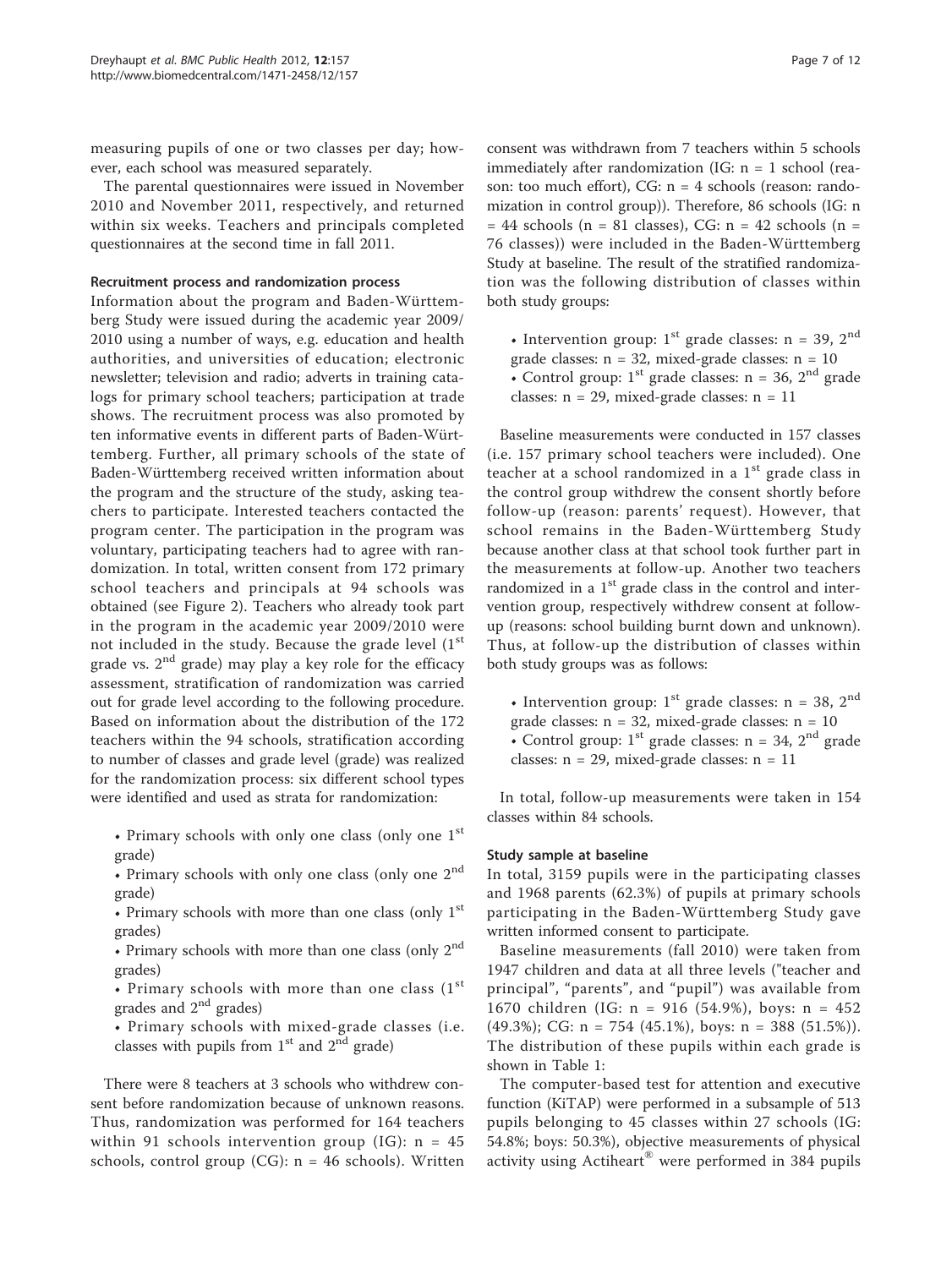<span id="page-7-0"></span>

belonging to 56 classes within 32 schools (IG: 55.2%; boys: 50.3%). Results of baseline measurements in both subsamples are presented elsewhere [[49,50](#page-11-0)].

berg Study.

# Figure 2 shows the flow chart of enrollment, baseline measurements, and follow-up in the Baden-Württem-

# Power considerations

Power calculations were made at beginning of the study based on the availability of data for the main outcome parameters at baseline. Three main outcome parameters for the assessment of efficacy are specified in the study protocol: change in waist circumference, change in subscapular skinfold thickness and change in 6-min run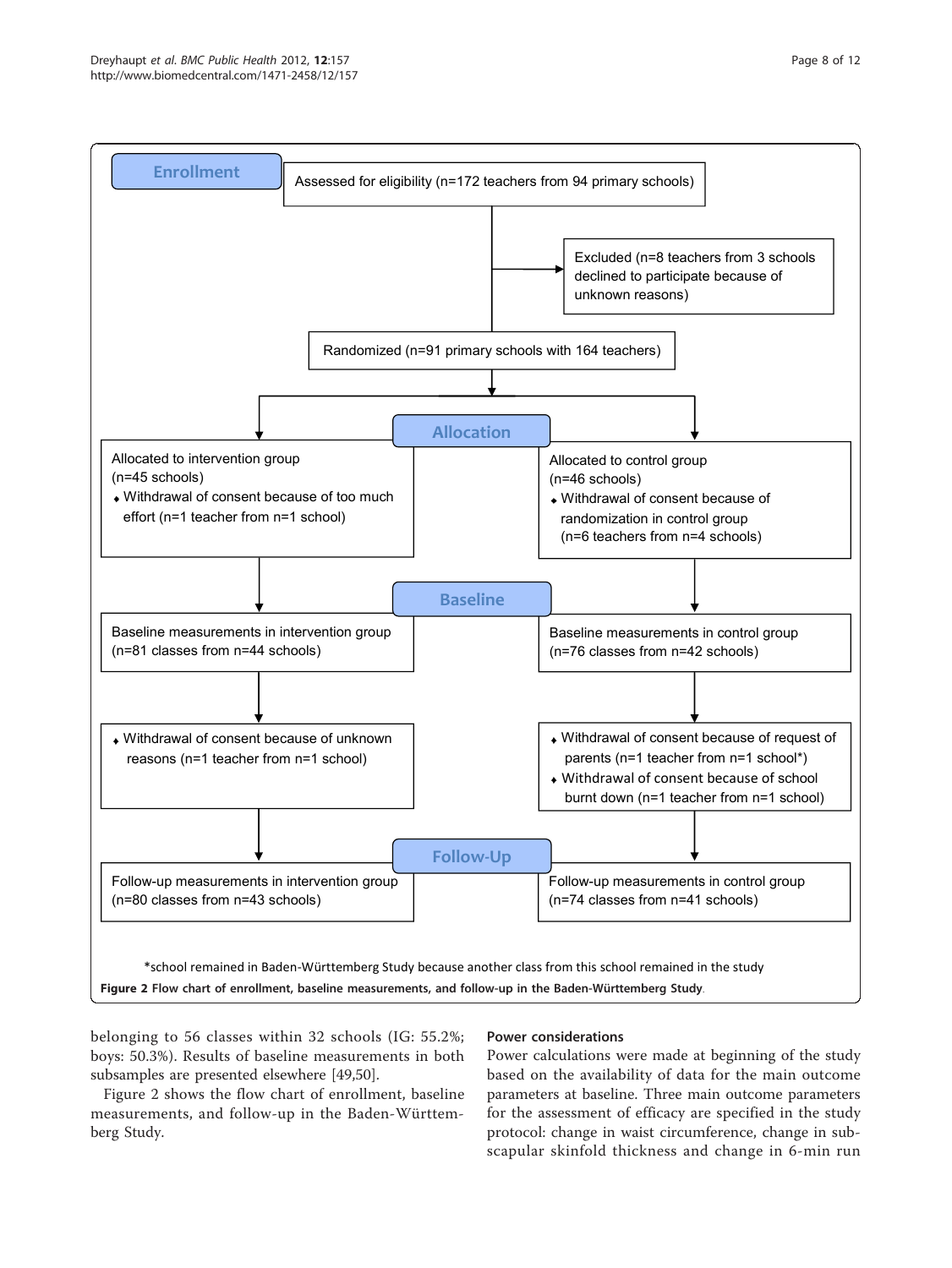<span id="page-8-0"></span>Table 1 Baseline measurement: Distribution of pupils of which data at all three levels are available (IG: intervention group, CG: control group)

| grade                     | group | n(%)        | % of boys |
|---------------------------|-------|-------------|-----------|
|                           | IG    | 411 (53.4%) | 50.1%     |
|                           | CG    | 358 (46.6%) | 50.6%     |
| $\mathbf{z}$              | IG    | 382 (55.5%) | 45.6%     |
|                           | CG    | 306 (44.5%) | 50.3%     |
| mixed-grade classes (1/2) | IG    | 123 (57.7%) | 58.5%     |
|                           | CG    | 90 (42.3%)  | 58.9%     |

performance, changes are calculated as differences between follow-up measurement and baseline measurement. All power calculations are based on simulations of hypothetic data and application of linear mixed effects models [\[51,52](#page-11-0)]. An adjustment according to Bonferroni was made to account for multiple testing [[53](#page-11-0)]. In each mixed effects regression model only group (intervention group vs. control group) was used as explanatory variable and no distinction was made between several classes within the same school. Data from the project URMEL-ICE were used for specifying the differences between intervention group and control group. Randomization data were used for specifying the numbers of schools: IG:  $n = 44$  schools, CG:  $n = 42$  schools. Numbers of baseline measurements available for each primary outcome were used for calculation of pupil numbers in each study group:

• waist circumference:  $n = 1893$  (IG:  $n = 1038$ , CG:  $n = 855$ 

• subscapular skinfold thickness:  $n = 1855$  (IG:  $n =$ 1014, CG: n = 841)

• change in 6-min run performance: n = 1884 (IG: n  $= 1034$ , CG:  $n = 850$ )

Using this information, the following assumptions were made for the number of pupils in each school:

- change in waist circumference: IG:  $n = 24$  (~1038) pupils in 44 schools); CG:  $n = 20$  (about 855 pupils in 42 schools)
- change in subscapular skinfold thickness: IG: n = 23 ( $\sim$ 1014 pupils in 44 schools); CG: n = 20 (about 841 pupils in 42 schools)
- change in 6-min run performance: IG: n = 24  $(\sim 1034$  pupils in 44 schools); CG: n = 20 (about 850) pupils in 42 schools)

Furthermore, it was assumed that a percentage of 80% measurements available at baseline will be available at

the follow-up, too. This percentage is an approximate value and was observed in the project URMEL-ICE.

The simulation results showed that the following values for statistical power could be reached if the assumptions proved right: 85% (change in waist circumference), 76% (change in subscapular skinfold thickness), and 74% (change in 6-min run performance).

#### Statistical considerations

Besides descriptive methods, complex statistical models will be used for statistical analysis of main and further outcomes because of the clustered data structure. For example, mixed effects regression models [\[52](#page-11-0)] or GEE models [[54\]](#page-11-0) will be used. Both procedures can be extended in an easy way to adjust for possible covariates, e.g. variables regarding the familial and social background of children or time span between time of baseline measurement and time of follow-up measurement.

Health-economic aspects will be evaluated in a similar way as performed for the project URMEL-ICE [[37](#page-11-0)].

#### **Discussion**

"Komm mit in das gesunde Boot - Grundschule" is the largest health promotion program for primary school children in Germany. One advantage is that the program pursues the aims and contents of the existing curriculum and supports school teacher with easy useable material and information. The intervention consists of units incorporated during lessons and recess. The program expands the former URMEL-ICE study approach [[15](#page-10-0),[16](#page-10-0),[37\]](#page-11-0) from the  $2<sup>nd</sup>$  grade to all grades of the primary school and to the whole state of Baden-Württemberg. This makes the dissemination process crucial. The research team decided to use a system of project delivery consultants which are educated at the program center and disseminate information and material and provide courses in their region. The dissemination process is very successful: the program is implemented in 427 primary schools across Baden-Württemberg and 890 primary school teachers took part in local training courses performed by the project delivery consultants in the academic years 2009/2010 and 2010/2011.

The program is easily feasible by the class teacher and the additional effort required is very low. No external experts and no additional physical education lessons are necessary. An important point is the investigation of efficacy of the intervention which is part of the program: for a lot of other prevention programs efficacy could not be shown [[27](#page-11-0),[28](#page-11-0)]. For an evaluation of the efficacy of the intervention the Baden-Württemberg Study is performed. It is a prospective, stratified, cluster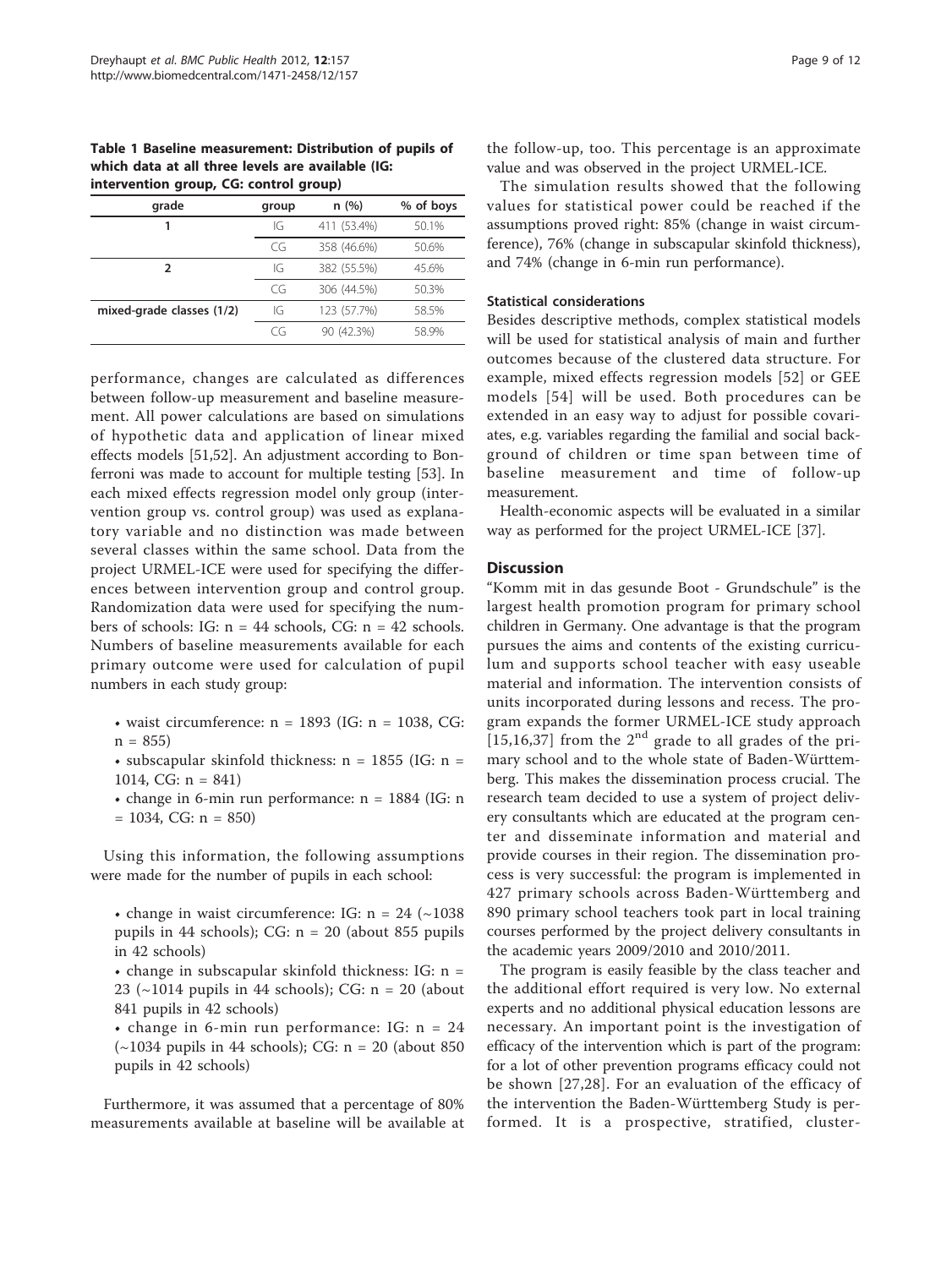randomized, longitudinal study with two groups. Stratified randomization was performed for primary schools in Baden-Württemberg, South West Germany, according to school type (number of classes and grade). Despite withdrawal of written consent from 7 teachers of 5 schools, there is an approximately balanced number of classes in intervention and control group at baseline: within  $1^{st}$  grade classes (39:36), within  $2^{nd}$  grade classes (32:29), and within mixed-grade classes (10:11). Because only three teachers refused written consent after baseline measurements, the approximate balance between schools remained stable at follow-up. At baseline the percentage of boys in both study groups is comparable within  $1<sup>st</sup>$  grade classes (50.1% and 50.6%) and within mixed-grade classes (58.5% and 58.9%). A difference in this percentage is observed within  $2<sup>nd</sup>$  grade classes (45.6% and 50.3%). Therefore, an adjustment for sex will be realized in the statistical analysis.

The Baden-Württemberg Study has numerous important methodological strengths: a cluster-randomized controlled design (waiting control group design) was implemented with an intervention group and a control group. Stratified randomization was performed and a balanced ratio of classes in intervention group and in control group could be reached and even maintained at follow-up. The Baden-Württemberg Study is one of the largest studies in Germany to investigate the efficacy of an overweight and obesity prevention program and to promote the physical, mental, and emotional abilities: baseline measurements were taken of 1947 pupils; about 80% of this number is expected to take part in the follow-up measurements. Thus, intervention effects can be investigated in subgroups, e.g. girls vs. boys, children with vs. children without migration background. Efficacy will be investigated with comparatively objective main outcomes. Power simulations showed that adequate power for an investigation of the three main outcomes will be maintained. Furthermore, the study cohort is large enough for an adjustment for possible covariates, e.g. variables regarding the familial and socio-economic background of children or time span between time of baseline measurement and time of follow-up measurement.

However, there are some limitations of the Baden-Württemberg Study. First of all, blinding is not feasible in such studies and therefore a bias in the assessment of main and further outcomes cannot be ruled out (especially with subjective outcomes). Furthermore, the control groups are subject to public awareness to the health topics and teachers are motivated which is part of the study commitment which contaminates study effects and decreases power. The program's intervention is a low threshold procedure. Thus, effects of intervention might only be measurable after a longer study period and the duration of the intervention (one academic year) could also be too short to show effects.

Moreover, children and parents with low socio-economic background or migration background might not be reached by the program due to language and social barriers. However, the program itself has an integrative and inclusive approach which focuses on the whole school class including all children with different abilities, all risk groups, different social background and minorities. Informative material for parents was translated into the languages of the two dominant groups of immigrants in Germany (Turkish and Russian). However, children and parents with low socio-economic background or migration background could not be represented adequately in the Baden-Württemberg Study itself because of lower rate of informed consent or lower understanding of the questionnaires. This effect cannot be quantified, although the proportion of migrants seems to be not different from the total population (data not shown). Furthermore, a lot of variables (especially in the parental questionnaire) are assessed subjectively and a check of plausibility is very limited. Objective measurement of physical activity using Actiheart® and assessment of mental abilities using KiTAP are limited to two subsamples because of organizational, technical, and time reasons. The analysis of baseline data shows that in each subsample the distribution of sex, educational level, and intervention group is comparable with the whole population in the Baden-Württemberg Study (not shown).

The research team anticipates that not only efficacy regarding the main outcomes will be shown but positive effects concerning further health related outcomes will occur. It is also anticipated that this study contributes to answering questions regarding the possibilities and limits of school-based programs and about the conditions and consequences of health promotion in pupils. There are examples for initial effective short-term prevention programs that could not maintain their success at later follow-ups [[55,56](#page-11-0)]. Over the course of the years effects attenuated or were restricted to subgroups. Thus, there is a need for prevention programs which run long term and can be applied comprehensively, in spite of schools' limited financial and personnel resources and may be applicable in a large scale at state or country level.

Therefore, a continuation of the Baden-Württemberg Study is planned as observational follow-up study: the pupils taking part in the study will be observed at least until they finish primary school. Measurements are planned in the periods from end of summer vacation until fall vacation in the respective academic years, i.e.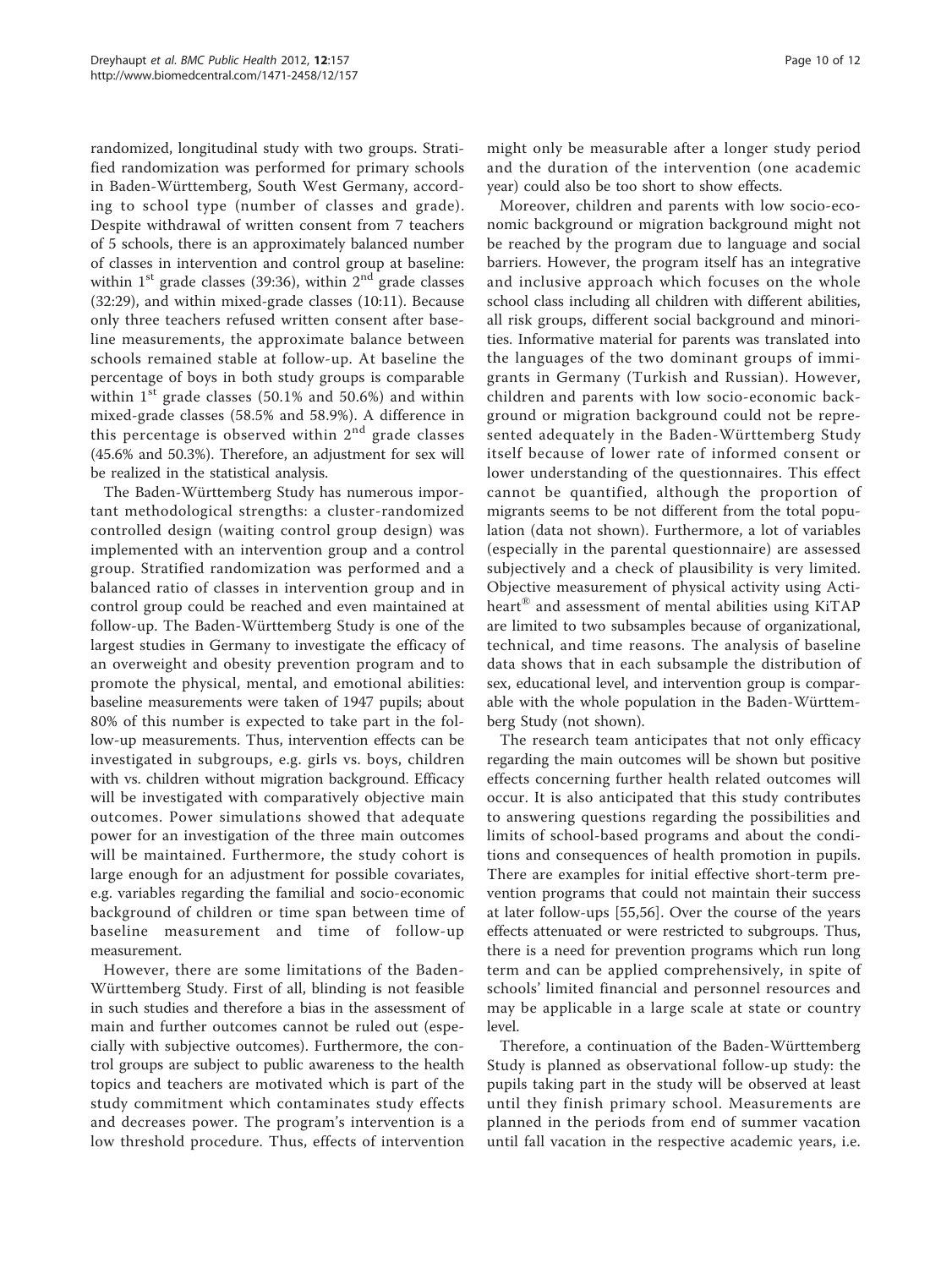<span id="page-10-0"></span>at annual intervals. Long-term effects of the intervention of the program "Komm mit in das gesunde Boot - Grundschule" could be investigated this way.

# Members of the advisory board

The members of the scientific advisory board are the following designated scientists: Prof. Dr. Ralph Beneke (Marburg), Prof Dr. Dr. Christine Graf (Cologne), Prof. Dr. Thomas Kohlmann (Greifswald), Prof. Dr. Renate Oberhoffer (Munich), and Prof. Dr. Petra Warschburger (Potsdam). No member belongs to the research group, no member is involved in the program.

#### Acknowledgements

The program "Komm mit in das gesunde Boot - Grundschule" is financed by the Baden-Württemberg Stiftung. The Baden-Württemberg Stiftung had no influence on the content of the manuscript.

The research team would like to thank all members of the scientific advisory board for their invaluable contribution to the program and to the Baden-Württemberg Study. The research team would also like thank all teachers, children and parents who conscientiously participated in the Baden-Württemberg Study and all scientists and student assistants who were involved in the performance of measurements in fall 2010 and fall 2011. For further information about the program and the Baden-Württemberg Study please feel free to visit [http://www.gesunde-kinder-bw.de/](http://www.gesunde-kinder-bw.de/grundschule/) [grundschule/](http://www.gesunde-kinder-bw.de/grundschule/).

#### Author details

<sup>1</sup>Institute of Epidemiology and Medical Biometry, Ulm University, Schwabstr. 13, D-89075 Ulm, Germany. <sup>2</sup>Section Sports and Rehabilitation Medicine, University Hospital Ulm, Steinhövelstr. 9, D-89070 Ulm, Germany. <sup>3</sup>Institute for Psychology and Pedagogy, Ulm University, Albert-Einstein-Allee 47, D-89081 Ulm, Germany.

#### Authors' contributions

JD and BK were involved in design and writing the study protocol of the Baden-Württemberg Study and drafted the manuscript. TW, AS, DK, OW, SKO, SKE, VH, MK, MW, SB, RM, TS, and JMS were involved in design and writing the study protocol and critically revised the manuscript. TW, AS, BK, DK, OW, SKO, SKE, DP, VH, MK, SB, and NF organized the Baden-Württemberg study, and were involved in carrying out the measurements. JD, MW and SS were involved in performing statistical evaluations and the power analysis. JMS is the director of the program "Komm mit in das gesunde Boot - Grundschule" and principal investigator of the Baden-Württemberg Study. The research team planned and organized the Baden-Württemberg Study, contributed to specific assessments and were partly involved in the performance of the measurements. All authors listed provided comments on the drafts and have read and approved the final version of this manuscript.

#### Competing interests

The authors declare that they have no competing interests.

Received: 20 January 2012 Accepted: 6 March 2012 Published: 6 March 2012

#### References

- Hills AP, Andersen LB, Byrne NM: Physical activity and obesity in children. Br J Sport Med 2011, 45(11):866-870.
- Kurth BM, Schaffrath Rosario A: The prevalence of overweight and obese children and adolescents living in Germany. Results of the German Health Interview and Examination Survey for Children and Adolescents (KiGGS). Bundesgesundheitsbl 2007, 50:736-743.
- Moß A, Wabitsch M, Kromeyer-Hauschild K, Reinehr T, Kurth BM: Prevalence of overweight and adiposity in German school children. Bundesgesundheitsbl 2007, 50(11):1424-1431.
- 4. Tambalis KD, Panagiotakos DB, Kavouras SA, Kallistratos AA, Moraiti IP, Douvis SJ, Toutouzas PK, Sidossis LS: [Eleven-year prevalence trends of](http://www.ncbi.nlm.nih.gov/pubmed/19521346?dopt=Abstract) [obesity in Greek children: first evidence that prevalence of obesity is](http://www.ncbi.nlm.nih.gov/pubmed/19521346?dopt=Abstract) [leveling off.](http://www.ncbi.nlm.nih.gov/pubmed/19521346?dopt=Abstract) Obesity 2010, 18:161-166.
- 5. Bergström E, Blomquist HK: [Is the prevalence of overweight and obesity](http://www.ncbi.nlm.nih.gov/pubmed/19735498?dopt=Abstract) [declining among 4-year-old Swedish children?](http://www.ncbi.nlm.nih.gov/pubmed/19735498?dopt=Abstract) Acta Paediatr 2009, 98:1956-1958.
- 6. Hebebrand J, Hinney A: [Environmental and genetic risk factors in obesity.](http://www.ncbi.nlm.nih.gov/pubmed/19014859?dopt=Abstract) Child Adolesc Psychiatr Clin N Am 2009, 18(1):83-94.
- 7. Graf C, Dordel S: The CHILT I project (Children's Health Interventional Trial). A multicomponent intervention to prevent physical inactivity and overweight in primary schools. Bundesgesundheitsbl 2011, 54:313-321.
- 8. Andersen LB, Harro M, Sardinha LB, Froberg K, Ekelund U, Brage S, Anderssen SA: [Physical activity and clustered cardiovascular risk in](http://www.ncbi.nlm.nih.gov/pubmed/16860699?dopt=Abstract) [children: a cross-sectional study \(The European Youth Heart Study\).](http://www.ncbi.nlm.nih.gov/pubmed/16860699?dopt=Abstract) Lancet 2006, 368(9532):299-304.
- 9. Mensink GB, Kleiser C, Richter A: Food consumption of children and adolescents in Germany. Results of the German Health Interview and Examination Survey for Children and Adolescents (KiGGS). Bundesgesundheitsbl 2007, 50(5-6):609-623.
- 10. Malik VS, Schulze MB, Hu FB: [Intake of sugar-sweetened beverages and](http://www.ncbi.nlm.nih.gov/pubmed/16895873?dopt=Abstract) [weight gain: a systematic review.](http://www.ncbi.nlm.nih.gov/pubmed/16895873?dopt=Abstract) Am J Clin Nutr 2006, 84(2):274-288.
- 11. Olstad DL, McCarcar L: Prevention of overweight and obesity in children under the age of 6 years. Appl Physiol Nutr Metabol 2009, 34(4):551-570.
- 12. Proctor MH, Moore LL, Gao D, Cupples LA, Bradlee ML, Hood MY, Ellison RC: Television viewing and change in body fat from preschool to early adolescence: the framingham children's study. Int J Obes 2003, 27:827-833.
- 13. Will B, Zeeb H, Baune BT: [Overweight and obesity at school entry among](http://www.ncbi.nlm.nih.gov/pubmed/15882467?dopt=Abstract) [migrant and German children: a cross-sectional study.](http://www.ncbi.nlm.nih.gov/pubmed/15882467?dopt=Abstract) BMC Public Health 2005, 5:45.
- 14. Koller D, Mielck A: [Regional and social differences concerning](http://www.ncbi.nlm.nih.gov/pubmed/19183444?dopt=Abstract) [overweight, participation in health check-ups and vaccination. Analysis](http://www.ncbi.nlm.nih.gov/pubmed/19183444?dopt=Abstract) [of data from a whole birth cohort of 6-year old children in a prosperous](http://www.ncbi.nlm.nih.gov/pubmed/19183444?dopt=Abstract) [German city.](http://www.ncbi.nlm.nih.gov/pubmed/19183444?dopt=Abstract) BMC Public Health 2009, 9:43.
- 15. Nagel G, Wabitsch M, Galm C, Berg S, Brandstetter S, Fritz M, Klenk J, Peter R, Prokopchuk D, Steiner R, Stroth S, Wartha O, Weiland SK, Steinacker J: [Determinants of obesity in the Ulm Research on](http://www.ncbi.nlm.nih.gov/pubmed/19562371?dopt=Abstract) [Metabolism, Exercise and Lifestyle in Children.](http://www.ncbi.nlm.nih.gov/pubmed/19562371?dopt=Abstract) Eur J Pediatr 2009, 168(10):1259-1267.
- 16. Brandstetter S, Klenk J, Berg S, Galm C, Fritz M, Peter M, Prokopchuk D, Steiner R, Wartha O, Steinacker JM, Wabitsch M: Overweight prevention implemented by primary school teachers: a randomised controlled trial. Obesity Facts .
- 17. Baker JL, Olsen LW, Sorensen TI: [Childhood body-mass index and the risk](http://www.ncbi.nlm.nih.gov/pubmed/18057335?dopt=Abstract) [of coronary heart disease in adulthood.](http://www.ncbi.nlm.nih.gov/pubmed/18057335?dopt=Abstract) New Engl J Med 2007, 357:2329-2337.
- 18. Wabitsch M, Hauner H, Hertrampf M, Muche R, Hay B, Mayer H, Kratzer W, Debatin KM, Heinze E: [Type II diabetes mellitus and impaired glucose](http://www.ncbi.nlm.nih.gov/pubmed/14724655?dopt=Abstract) [regulation in Caucasian children and adolescents with obesity living in](http://www.ncbi.nlm.nih.gov/pubmed/14724655?dopt=Abstract) [Germany.](http://www.ncbi.nlm.nih.gov/pubmed/14724655?dopt=Abstract) Int J Obes Relat Metab Disord 2004, 28(2):307-313.
- 19. Schwimmer JB, Burwinkle TM, Varni JW: [Health-related quality of life of](http://www.ncbi.nlm.nih.gov/pubmed/12684360?dopt=Abstract) [severely obese children and adolescents.](http://www.ncbi.nlm.nih.gov/pubmed/12684360?dopt=Abstract) JAMA 2003, 289:1813-1819.
- 20. Latzer Y, Edmunds L, Fenig S, Golan M, Gur E, Hochberg Z, Levin-Zamir D, Zubery E, Speiser PW, Stein D: [Managing childhood overweight: behavior,](http://www.ncbi.nlm.nih.gov/pubmed/19131937?dopt=Abstract) [family, pharmacology, and bariatric surgery interventions.](http://www.ncbi.nlm.nih.gov/pubmed/19131937?dopt=Abstract) Obesity 2009, 17:411-423.
- 21. Kelder SH, Osganian SK, Feldman HA, Webber LS, Parcel GS, Leupker RV, Wu MC, Nader PR: [Tracking of physical and physiological risk variables](http://www.ncbi.nlm.nih.gov/pubmed/11902849?dopt=Abstract) [among ethnic subgroups from third to eighth grade: the Child and](http://www.ncbi.nlm.nih.gov/pubmed/11902849?dopt=Abstract) [Adolescent Trial for Cardiovascular Health cohort study.](http://www.ncbi.nlm.nih.gov/pubmed/11902849?dopt=Abstract) Prev Med 2002, 34(3):324-333.
- 22. Reilly JJ, Methven E, McDowell ZC, Hacking B, Alexander D, Stewart L, Kelnar CJ: [Health consequences of obesity.](http://www.ncbi.nlm.nih.gov/pubmed/12937090?dopt=Abstract) Arch Dis Child 2003, 88(9):748-752.
- 23. Whitaker RC, Wright JA, Pepe MS, Seidel KD, Dietz WH: [Predicting obesity](http://www.ncbi.nlm.nih.gov/pubmed/9302300?dopt=Abstract) [in young adulthood from childhood and parental obesity.](http://www.ncbi.nlm.nih.gov/pubmed/9302300?dopt=Abstract) NEJM 1997, 337(13):869-873.
- 24. Guo SS, Wu W, Chumlea WC, Roche AF: [Predicting overweight and](http://www.ncbi.nlm.nih.gov/pubmed/12198014?dopt=Abstract) [obesity in adulthood from body mass index values in childhood and](http://www.ncbi.nlm.nih.gov/pubmed/12198014?dopt=Abstract) [adolescence.](http://www.ncbi.nlm.nih.gov/pubmed/12198014?dopt=Abstract) Am J Clin Nutr 2002, 76(3):653-658.